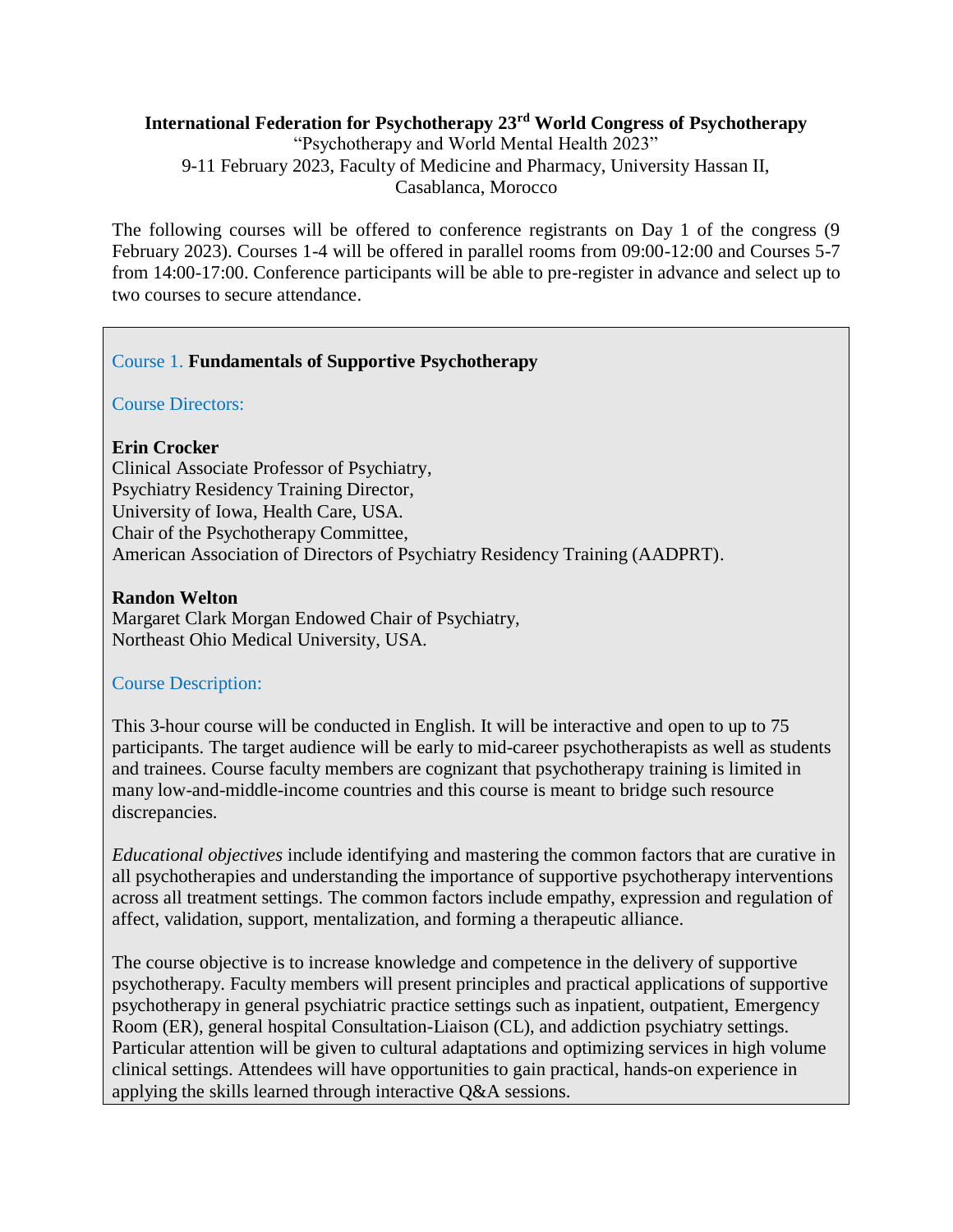#### Course 2. **Fundamentals of CBT**

# Course Directors:

**Roger M. K. Ng** Secretary for Education, World Psychiatric Association, Geneva, Switzerland. Department of Psychiatry, Kowloon Hospital, Hong Kong Special Administrative Region, China.

#### **Reham Aly**

Executive Committee Member, WPA Psychotherapy Section Consultant Psychiatrist, Ain Shams University, Cairo, Egypt Academy of Cognitive Therapy Diplomate & Member, Philadelphia, USA President of Egyptian Association of Cognitive Behavior Therapy

#### Course Description:

This 3-hour course will be conducted in English. It will be interactive and open to up to 75 participants. The target audience will be early to mid-career psychotherapists as well as students and trainees. Course faculty members are cognizant that psychotherapy training is limited in many low-and-middle-income countries and this course is meant to bridge such resource discrepancies.

*Educational objectives* include understanding the theory of cognitive-behavioral therapy (CBT), reviewing, and mastering basic CBT therapeutic techniques, and formulating clinical cases based on the CBT Model.

CBT is an evidence-based, problem-focused, and action-oriented psychotherapy modality that focuses on identifying and correcting cognitive distortions that result in maladaptive behaviors and emotional dysregulation. It is the most widely studied form of psychotherapy for adults, children, adolescents, and the elderly. CBT helps persons in distress understand the connection between thoughts, feelings, and behavior to devise more adaptive coping strategies. CBT techniques are applicable to all psychological problems and most psychiatric disorders. CBT emphasizes the people's ability to choose their thoughts to guide actions and earn control over life events. This course will serve as a practical introduction to this important treatment modality.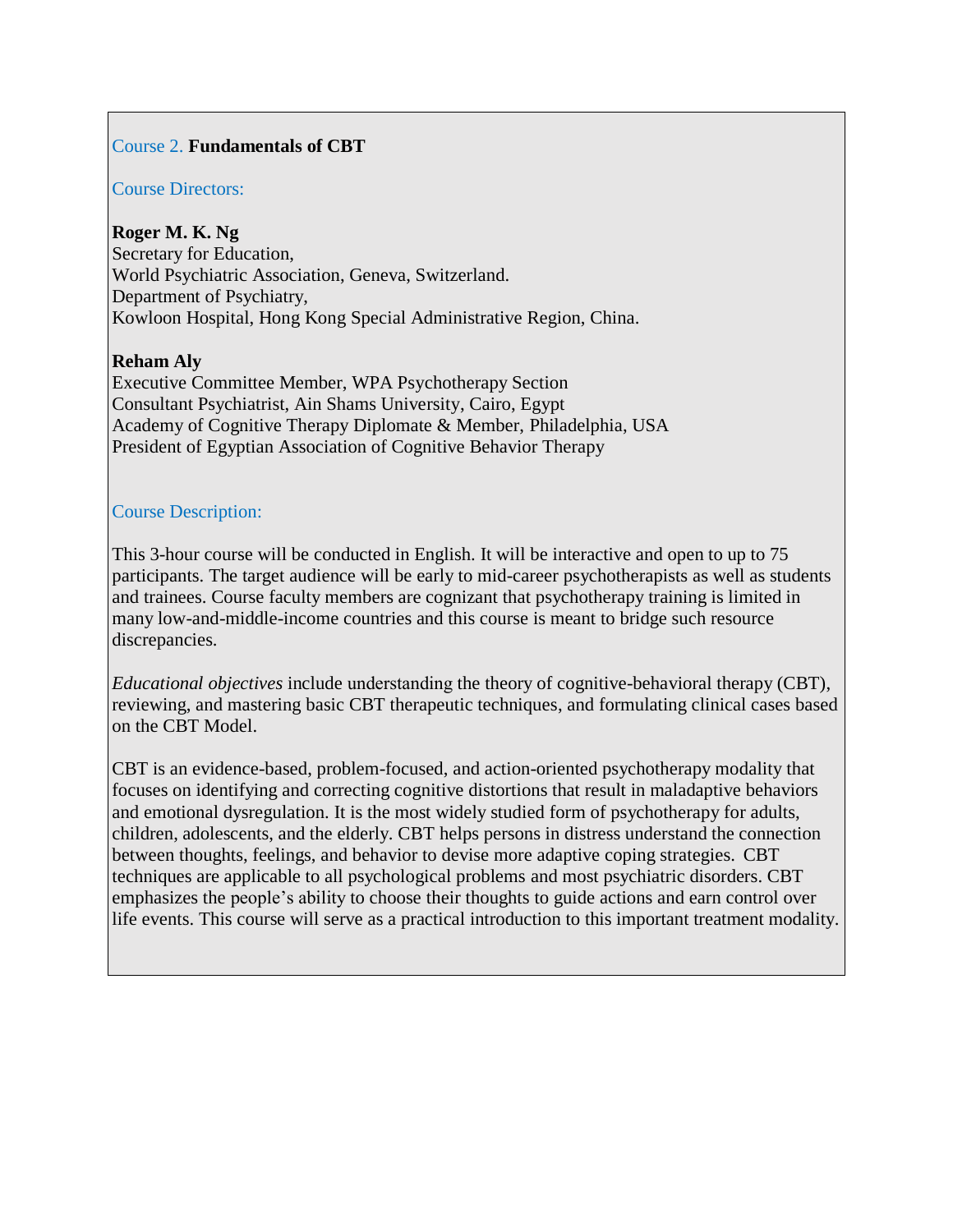## Course 3. **CBT for Psychosis**

#### Course Director:

#### **Warut Aunjitsakul**

Associate Professor, Department of Psychiatry, Faculty of Medicine, Prince of Songkhla University Hat Yai, Songkhla, Thailand. Institute of Health and Wellbeing, University of Glasgow, Glasgow, United Kingdom.

## Course Description:

This 3-hour course will be conducted in English. It will be interactive and open to up to 75 participants. The target audience will be early to mid-career psychotherapists as well as students and trainees. Some proficiency in basic CBT would be helpful but not required. The course director is cognizant that psychotherapy training is limited in many low-and-middle-income countries and this course is meant to bridge such resource discrepancies.

*Educational objectives* include understanding the relationship between social anxiety and psychosis and applying CBT techniques for persons with psychosis, including schizophrenia, in a culturally sensitive way.

In people with psychosis, deficits in social functioning are associated with problems with social relationships, and social anxiety disorder co-morbidity is under-recognized. Moreover, comorbid social anxiety can lead to low functioning and self-esteem, poor quality of life and well-being, and co-morbid depression. This course will examine the association of negative social appraisals and safety behaviors with social anxiety and paranoia. The course director will demonstrate practical CBT psychotherapeutic techniques targeted to reduce anxiety and ameliorate negative symptoms in persons with schizophrenia.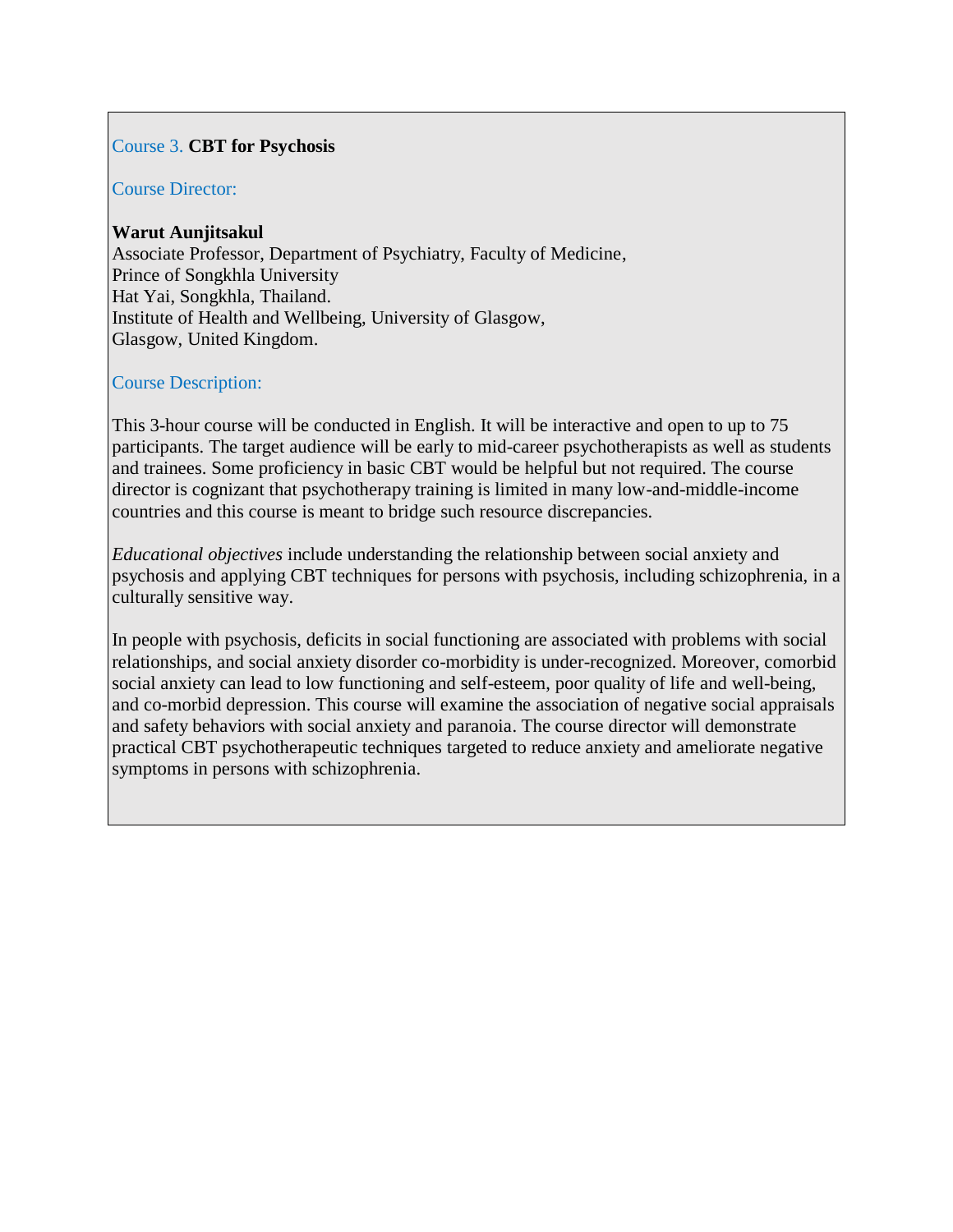## Course 4. **Psychotherapy in Primary Care** (*in French*)

#### Course Director:

**François Ferrero**

Board Member of the International Federation for Psychotherapy, Geneva, Switzerland Honorary Professor, University of Geneva, Switzerland

#### Course Description:

This 3-hour course will be conducted *in French*. It will be interactive and open to up to 75 participants. The target audience will be early to mid-career psychotherapists, primary care physicians as well as medical students and trainees in the mental health professions. The course director is cognizant that psychotherapy training is limited in many low-and-middle-income countries and this course is meant to bridge such resource discrepancies.

*Educational objectives* include delineating collaborative agreements between general care primary physicians and psychiatrists to improve the delivery of treatments for persons with mental disorders; and discussing the possible collaborative models of care, including the transfer of psychotherapeutic skills to primary healthcare providers, supervisory role of psychiatrists to oversee task shifting, and complementarity of roles.

Most patients with mental disorders are first diagnosed and treated by primary care physicians. As a result, psychiatrists and general practitioners very often collaborate for the benefit of their patients. In most countries around the world, the number of trained psychiatrists offering access to psychotherapy is very low. Despite existing programs to train primary care healthcare workers in psychotherapy, a need still exists for establishing common guidelines aiming to improve both the quality and the accessibility of such treatments. This course will offer medical students interested in primary care, primary care trainees, primary care physicians who are front-line workers, and affiliated healthcare personnel and trainees the opportunity to improve their skills and basic knowledge of psychotherapy.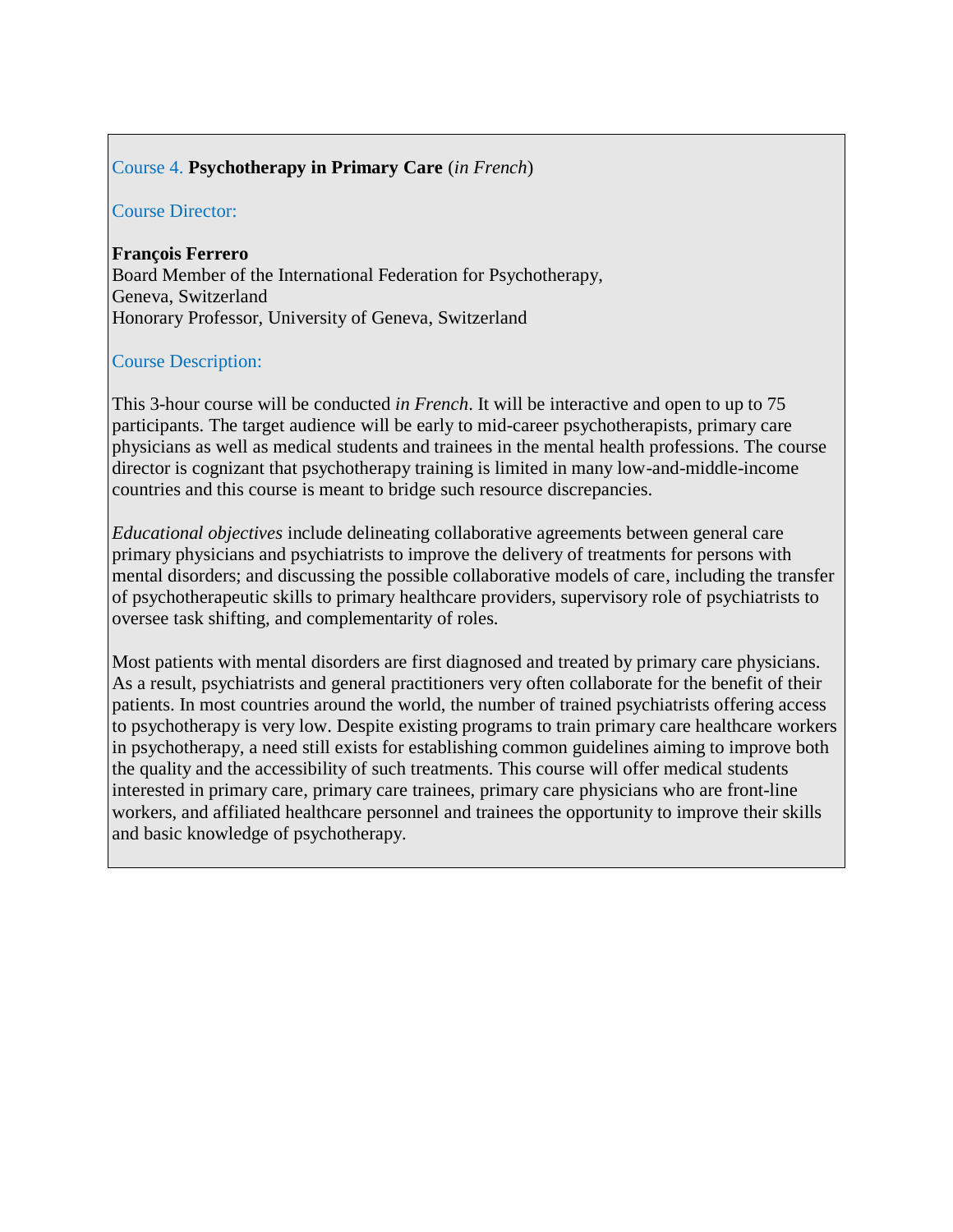# Course 5. **Fundamentals of Psychodynamic Psychotherapy**

#### Course Directors:

## **Alma Lucindo Jimenez, MD**

Associate Professor, University of the Philippines College of Medicine Department of Psychiatry and Behavioral Medicine, Manila, Philippines. Senior Advisor, WPA Psychotherapy Section.

## **Constantine Della, MD**

Head of Consultation-Liaison Psychiatry, University of the Philippines College of Medicine Department of Psychiatry and Behavioral Medicine, Manila, Philippines. Secretary, WPA Psychotherapy Section.

#### **Allan Tasman, MD**

Emeritus Chair and Professor, University of Louisville, Kentucky, USA. Co-Chair, WPA Psychotherapy Section. Past President of the American Psychiatric Association.

## Course Description:

This 3-hour course will be conducted in English. It will be interactive and open to up to 75 participants. The target audience will be early to mid-career psychotherapists as well as students and trainees. Course faculty members are cognizant that psychotherapy training is limited in many low-and-middle-income countries and this course is meant to bridge such resource discrepancies.

*Educational objectives* include understanding the essential theoretical concepts of psychodynamic psychotherapy; identifying and learning psychodynamic psychotherapy technique; learning how to do a psychodynamic formulation that informs treatment; and describing the associated theoretical paradigms that enhance the psychodynamic approach such as the biopsychosocial model.

The psychoanalytic tradition influenced modern psychiatric practice by helping clinicians understand intrapsychic and interpersonal conflicts and unconscious motivations. Contemporary psychodynamic psychotherapy has distilled concepts of transference, countertransference, resistance, adaptation, and defense mechanisms in a unifying way to inform the clinical treatment of persons with mood disorders, addictions, eating disorders, anxiety disorders and personality disorders. This course will demonstrate how the psychodynamic approach is particularly useful for treatment resistant and complex, co-morbid psychiatric disorders.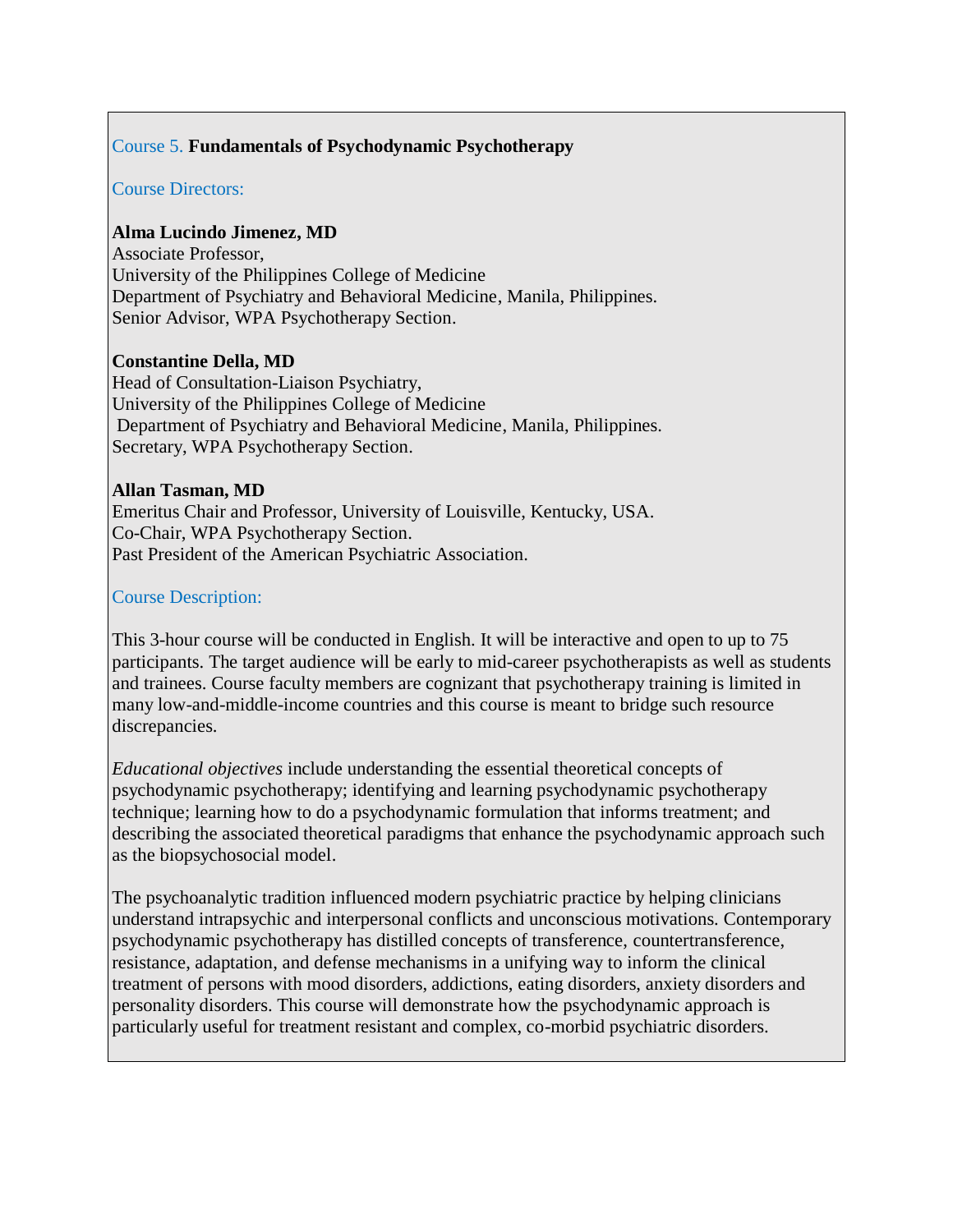# Course 6. **A Review of Third Wave Therapies**

#### Course Directors:

**Jian Linn Loo** Betsi Cadwaladr University Health Board, Wrexham Maelor Hospital, Wrexham, United Kingdom

#### **Noor Melissa Nor Hadi**

Department of Psychiatry, Faculty of Medicine, Universiti Teknologi MARA, Selangor, Malaysia. Department of Psychiatry and Mental Health, Hospital Tuanku Fauziah, Perlis, Malaysia

#### **Iizax Ramírez**

Mexican Society of Neurology and Psychiatry, Mexico City, Mexico.

#### Course Description:

This 3-hour course will be conducted in English. It will be interactive and open to up to 75 participants. The target audience will be early to mid-career psychotherapists as well as students and trainees. Course faculty members are cognizant that psychotherapy training is limited in many low-and-middle-income countries and this course is meant to bridge such resource discrepancies.

*Educational objectives* include understanding the development of specialized psychotherapies known as the third wave therapies, which include dialectical behavior therapy (DBT), acceptance and commitment therapy (ACT), behavioral activation therapy (BAT) and mindfulness-based cognitive therapy (MBCT); and learning how to integrate DBT, ACT, MBCT and BAT skills in the routine psychotherapy clinical care of patients in a variety of clinical settings.

Given the burden of mental health morbidities, especially in the pandemic and post-pandemic era, there is an increasing need for the provision of effective psychotherapies. The third-wave therapies have been validated transculturally and are especially helpful in regions of the world that value collectivism and interdependence. This course will offer registrants practical skills to inform eclectic approaches to psychotherapy to maximize treatment effectiveness in real world clinical settings and complex conditions.